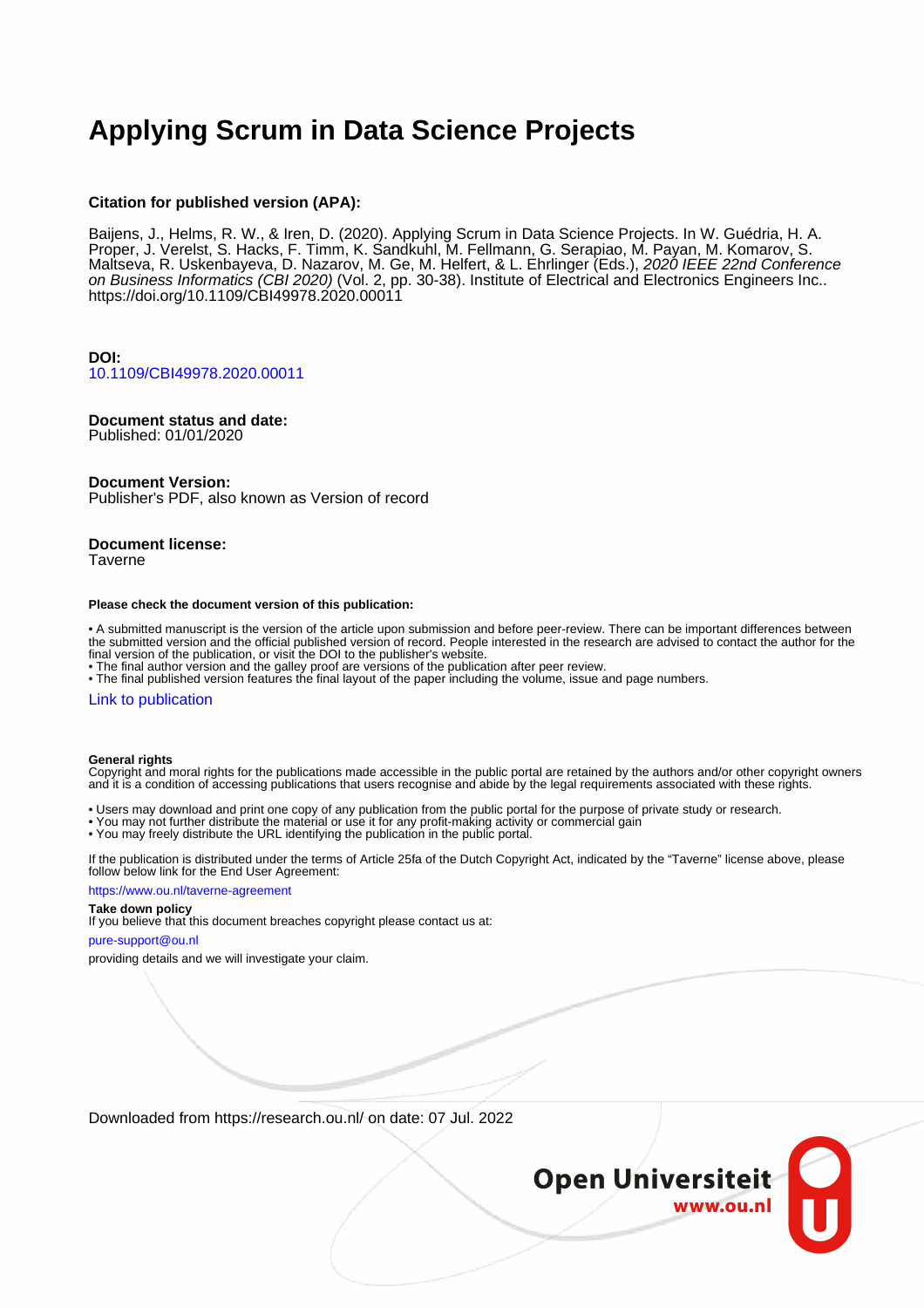# Applying Scrum in Data Science Projects

Jeroen Baijens *Department of Information Science Open University*  Heerlen, The Netherlands jeroen.baijens@ou.n

Remko Helms *Department of Information Science Open University*  Heerlen, The Netherlands remko.helms@ou.nl

Deniz Iren *Department of Information Science Open University*  Heerlen, The Netherlands deniz.iren@ou.nl

*Abstract***—The rise of big data has led to an increase in data science projects conducted by organizations. Such projects aim to create valuable insights by improving decision making or enhancing an organization's service offering through datadriven services. However, the majority of data science projects still fail to deliver the expected value. To increase the success rate of projects, the use of process models or methodologies is recommended in the literature. Nevertheless, organizations are hardly using them because they are considered too rigid and they do not support the typical iterative and open nature of data science projects. To overcome this problem, this research suggests applying Agile methodologies to data science projects. Agile methodologies were originally developed in the software engineering domain and are characterised by their iterative approach towards software development. In this study, we selected the Scrum approach and integrated it into the CRISP-DM methodology for data science projects using a Design Science Research approach. This new methodology was then evaluated in three different case organizations using expert interviews. Analysis of the expert interviews resulted in a further refinement of the Agile data science methodology proposed by this research.** 

#### *Keywords—Data Science, Agile, Scrum*

#### I. INTRODUCTION

Many organizations nowadays conduct data science projects to create valuable insights to improve decision making or enhance service offerings through the creation of smart services [1]. However, 85% of the projects that are executed fail to deliver the expected value [2]. To guide these projects towards successful results, the use of a process model or a project methodology is recommended [3]. A well-defined, repeatable process model or methodology helps practitioners in managing the tasks involved in executing these projects. However, in practice, 82% of data science teams do not use an existing process model or methodology to guide their projects [4]. Critics of the process models and methodologies argue they are too rigid and do not support the iterative and open nature of most Knowledge Discovery (KD) projects [5]. Therefore, more and more organizations apply Agile methods in data science projects to improve their success rate [6–8]. One well known Agile method often applied in data science projects is Scrum. Scrum is characterized by time-boxed sprints to deliver incremental value and consists of different events, artefacts, and roles [9]. Previous studies argue that the use of (elements of) the Scrum method improves the success rate of data science projects [10–12]. In comparison with other agile methods Scrum is considered useful for organizations that aim for early results, as this method focuses on constant iteration to deliver quick incremental value.

Existing research about the use of agile methods on data science projects, applied a mixture of agile methods, and not the complete Scrum method. Hitherto, to the best authors' knowledge, so far, no study has reported the application of the complete Scrum method consisting of events, artefacts, and roles. Previous studies typically added certain Scrum practices to existing process models, and no detailed explanation is given.

However, Scrum was often perceived unclear and difficult to use [13]. In Scrum, the users have to estimate task duration upfront and this is challenging because they do may not know how long a certain task takes [14].

Therefore, this study focuses on designing a complete Scrum method for data science projects (Scrum-DS). Scrum-DS uses elements of Scrum and applies them to the steps of CRISP-DM and evaluates this by demonstrating it to members of data science teams. This will provide a more detailed insight on which specific elements of Scrum contribute to improving the success rate of data science projects.

Hence, the research questions are as the following. "*How can the Scrum method be applied to improve the execution of data science projects in organizations?"* More specifically*, "how can Scrum events, artefacts, and roles be effectively used in data science projects?"* 

A Design Science Research (DSR) approach was used to develop a tailored version of Scrum method for data science projects, i.e. Scrum-DS. The method is evaluated in terms of compatibility with data science projects in three different cases by expert interviews [16, 17].

The remainder of this paper is structured as follows. Section 2 presents the research background on Scrum and data science process models. Next, section 3 presents the related work on the field of agile in data science. Then, section 4 describes the DSR methodology of our study. Thereafter, section 5 presents the design of Scrum-DS, and section 6 provide details on the demonstration and evaluation. In section 7, a refined design of the artefact is presented. Finally, a conclusion is presented in section 8, including implications to science and industry and suggestions for future research.

#### II. RESEARCH BACKGROUND

In this section, we provide background on three Scrum elements; artefacts, events, and roles, as shown in Table 1. Furthermore, this section provides background on the most used data science process models (KDD and CRISP-DM).

#### *A. Artefacts*

The Scrum method consists of four different artefacts: user story, product backlog, sprint backlog, and increment.

First, the user story is a short description of a desire from the viewpoint of the end-user. As in traditional software development, a user story can be described as a feature of a software product [17]. In the end, user stories help to deliver fully realized work items in each iteration [18]. Therefore, the user story should be independent, valuable, estimable, testable, and realizable [19].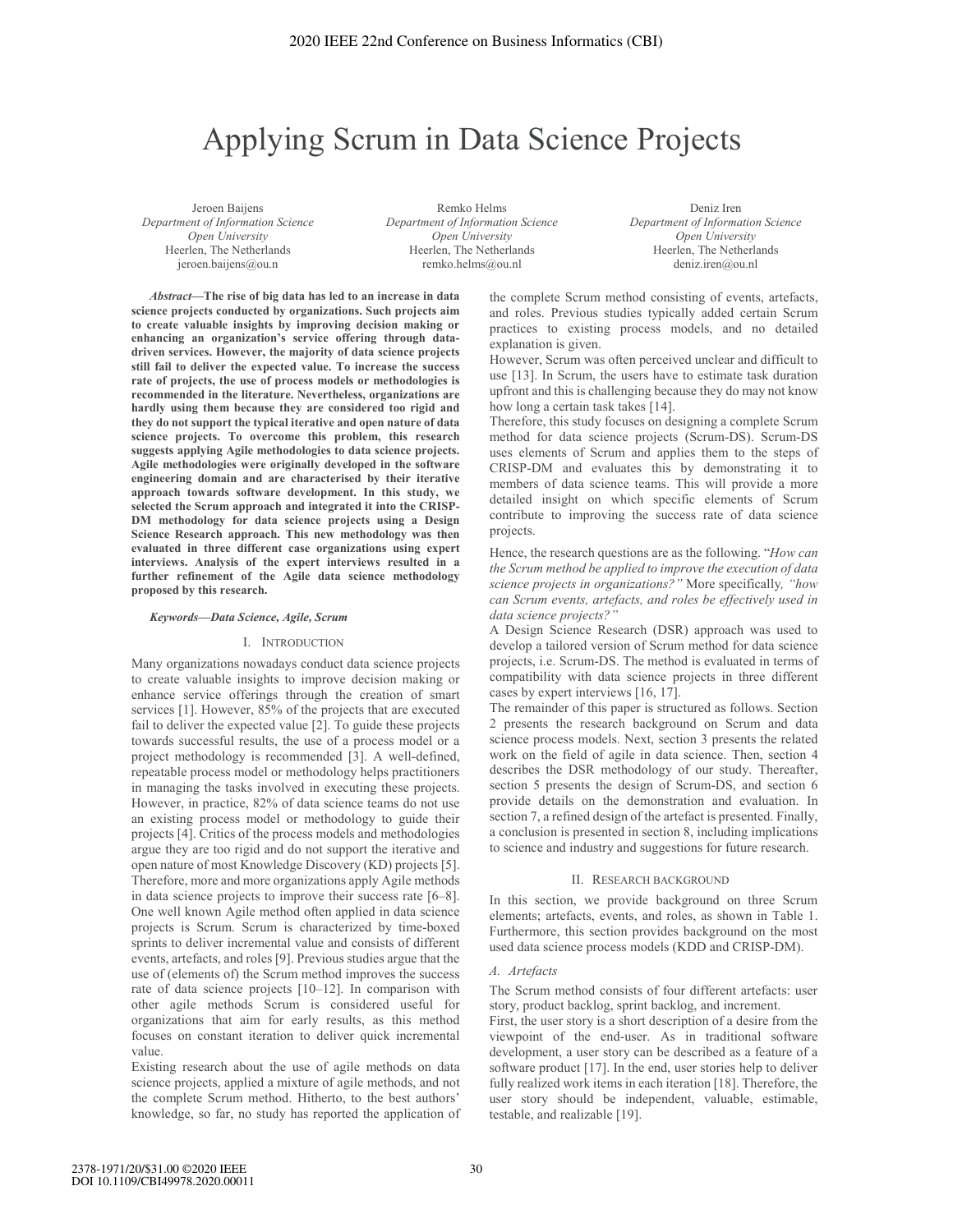Second, the product backlog is a complete list of desires from the stakeholders concerning the product. It provides an overview of what the team can work on in future sprints. The desires are described in user stories. The product backlog is filled by the product owner with user stories together with the development team [20].

Third, the sprint backlog is a list of items to be developed during a sprint. The sprint backlog is created during the refinement based on the items of the product backlog. On the sprint backlog, there are items on which the team will work during the next sprint [7]. A user story can be put in a sprint backlog if it is small enough to be finished within one sprint [11].

Last, an increment is the deliverable of a sprint and consists of several user stories that together result in a working or a semi-finished product [21]. For the stakeholders, the increments are an indicator of the progress that has been made [14, 23].

### *B. Events*

In Scrum five events are used, these include sprints, daily stand-up, retrospective, review, and refinement.

First, a sprint is a fixed period (1-4 weeks) wherein activities are executed. Each sprint has an upfront formalized sprint goal [11]. The sprints in software development projects are often used in activities that require the team to design, develop or implement software. The duration of the sprint in traditional software development projects takes two to four weeks to deliver incremental value. [19].

Second, in a daily stand-up, the project team has a daily meeting from approximately 15 minutes to reflect on the delivered work from the past 24 hours and to plan the work for the next 24 hours [20]. This provides them with insights on the progress of the sprint [23].

Third, in the sprint review, there is a meeting where the results of the sprint are presented to the stakeholders. This meeting takes approximately four hours and the team shows the increment that is created during the sprint [9].

Fourth, the sprint retrospective is a meeting at the end of a sprint in which the Scrum team reflects on the work and collaboration of the past sprint. After this meeting, the team defines process improvements to implement in future sprints. This event will typically last for approximately three hours [10].

Last, the refinement happens at the beginning of a sprint where the team meets together to discuss and priorities the new user stories [12]. The user stories are then combined to create a product and sprint backlog [7].

## *C. Roles*

Traditional Scrum roles include Scrum Master, Product Owner, and Development Team.

The Scrum Master is knowledgeable of the Scrum method and has different responsibilities. Firstly, he facilitates team members by organizing the sprint refinement and sprint retrospective meetings. Secondly, he is responsible for avoiding barriers during the process and provides the required resources for the team. Thirdly, he has also a supportive role towards the product owner, the development team and the business [23]. Fourthly, he is responsible that everyone understands Scrum [19]. Lastly, he is also responsible that no additional items are added during a sprint [24].

The product owner is the person who uses his business knowledge to prioritize the items on the product backlog. He is the representative of the business and responsible for optimizing the value of the work [12, 20].

The development team is responsible for creating working products. The team should be small enough to act quickly, but also large enough to get work done [21]. Therefore, team size is recommended between 3 to 9 members. A crucial aspect of this team is that it works cross-functional, is selforganizing and has no hierarchy.

#### *D. Data science proces models*

To effectively engage in data science to create social or economic value, organizations have to overcome challenges at different organizational levels [25]. To overcome these challenges, one stream of research focused on process models and methodologies, which provide guidelines for conducting data science activities. Research into the use of these models and methodologies started in the late 1990s with the Knowledge Discovery in Databases (KDD) model. The KDD model consisted of five steps: data selection, data preprocessing, data transformation, data mining, and data interpretation/evaluation [26]. Further research on this model has resulted in an abundance of proposed process models and methodologies [3].

The most well-known process model for data science is the CRISP-DM model and was developed by a consortium consisting of industry and academic representatives [27]. The model provides a set of six steps with tasks that need to be performed to deliver value [3].

First, the business understanding step ensures that from a business perspective there is a clear understanding of the objectives and requirements. Second, the data understanding step is to get familiar with the data, receive first insights and spot data quality problems [3, 27]. Third, the data preparation step covers all the tasks that are related to constructing the final data set that is used for modelling. Fourth, in the modelling step, the right modelling technique is chosen and applied on the data [3, 27]. Fifth, the evaluation step ensures that there is a detailed evaluation of the model that is built in the previous step. Therefore, there is a check whether the model meets the business objectives which were formulated in the business understanding step [27]. Last, in the deployment step, the created model is applied in the organization. This can be in the form of a report or a smart service [27]. Despite the detailed description, CRISP-DM is not an answer to all managerial and cultural barriers related to data science.

TABLE I. SCUM DATA SCIENCE ARTEFACTS, EVENTS AND ROLES

| Artefacts | User story        |  |  |
|-----------|-------------------|--|--|
|           | Product backlog   |  |  |
|           | Sprint backlog    |  |  |
|           | Increment         |  |  |
| Events    | Sprint            |  |  |
|           | Daily stand-up    |  |  |
|           | Sprint review     |  |  |
|           | Retrospective     |  |  |
|           | Sprint refinement |  |  |
| Roles     | Scrum Master      |  |  |
|           | Product owner     |  |  |
|           | Development team  |  |  |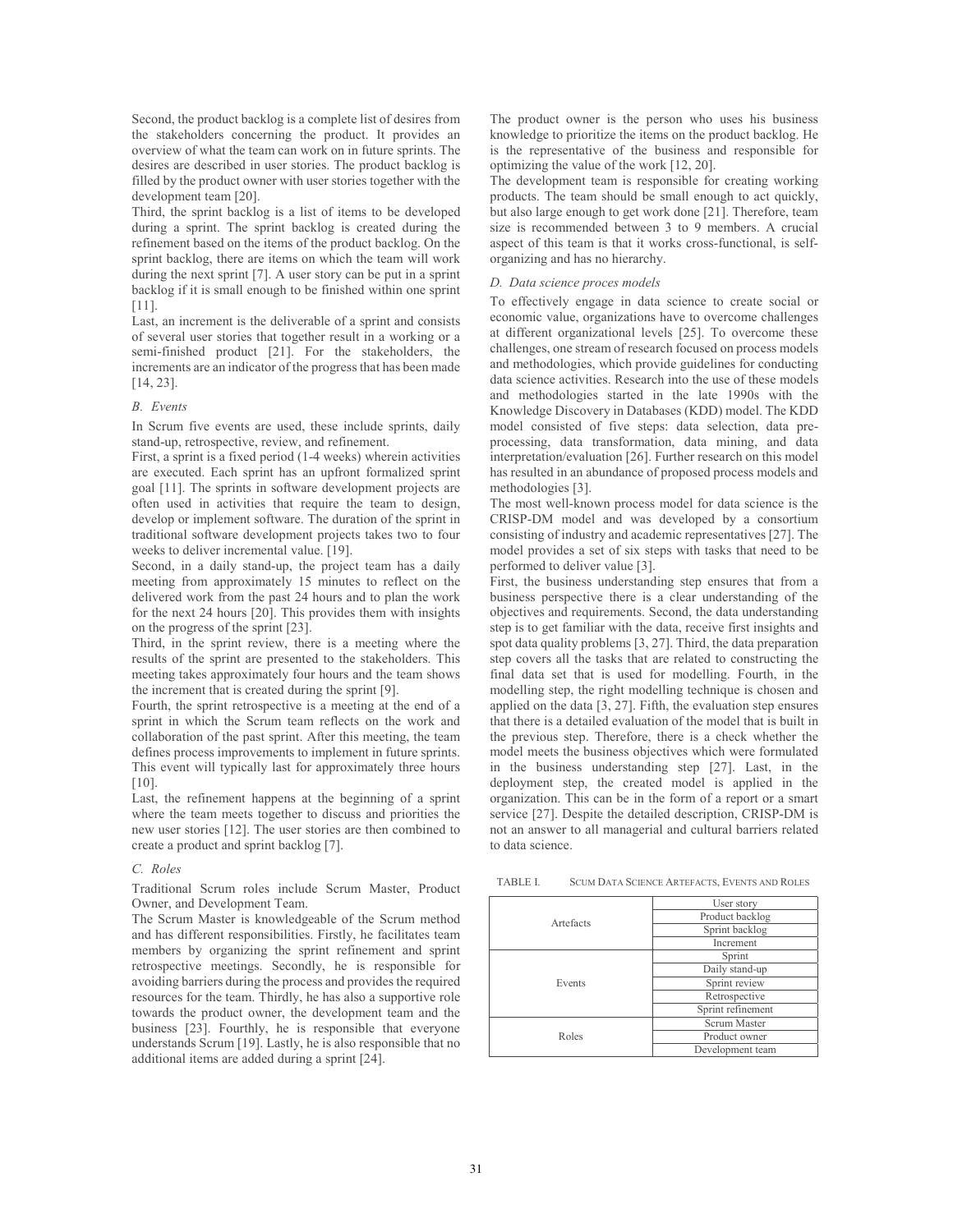#### III. RELATED WORK

CRISP-DM is in practice often executed as a waterfall approach where a project is conducted by going through a sequence of steps. Although CRISP-DM was intended to be an iterative model, evidence suggests that it has been used in a rather waterfall-like approach [3, 28]. In more recent publications, improved versions of CRISP-DM have been proposed by adding steps or tasks (e.g. problem formulation, maintenance) [6, 8, 10, 29, 30]. These new process models were introduced to cope with the specific challenges in big data projects or in healthcare settings. Moreover, more iteration between steps has also been proposed in these new process models and methodologies [29]. In addition, to improve efficiency the use of Agile practices alongside a waterfall approach is recommended during a project. This development led to more hybrid methodologies combining both waterfall and Agile approaches.

The use of Agile approaches in data science projects gained popularity in recent years [8]. They facilitate volatile requirements and allows to quickly react to changing environments [10, 11]. This provided more flexibility during a project and improved the effectiveness within a project. Examples of these Agile approaches are Kanban and Scrum. The Kanban method makes use of a "Kanban board" which shows the work to do. All tasks that belong to a phase are put on the board. With this, the team can create a prioritized list of tasks. The board highlights tasks that can be executed simultaneously and leads to fewer bottlenecks during the process [13].

Previous studies applied different elements of Scrum method in data science projects. For example, in one study a method is created where all data science activities are executed in a set timeframe to deliver incremental value within a specific period [11, 12]. However, the effectiveness of his method was never measured.

Another study used KDD and CRISP-DM as waterfall process models and added elements of Scrum [10]. For example, they used user stories to ensure that the end-user can influence the development of the end product. They stated that "Listening to the users regarding how they planned to use the models and writing them down as stories helped data modellers understand and clarify the business requirements of the projects" [10]. Furthermore, they also made use of daily stand-up meetings and sprints.

#### IV. RESEARCH METHODOLOGY

The research methodology chosen for this study is DSR as is it gives the possibility to apply and test an artefact in a reallife setting. Furthermore, DSR is an effective problemsolving methodology for the design of artefacts to make research contributions, using evaluation, communication, and scientific rigour practices [31].

Design science develops artefacts that are designed to interact in a problem context [31, 32]. The problem we aim to solve is that data science projects do not deliver their expected value. To achieve a solution for the problem we aim at creating an artefact by designing a methodology for using Scrum in a data science project.

The DSR methodology suggests the following steps for the development and evaluation of an artefact [33]:

#### *1) Identify the problem and motivate*

Concerning the research problem which is already discussed in section 1, organizations fail to deliver the expected value of a data science project. In addition, they struggle to use a process model or methodology to guide these projects. For them, it is unclear how such process models or methodologies could help them run these projects.

### *2) Define the objectives of a solution*

The main objective of this study is to design a Scrum-based data science project method that organizations can use to guide their projects. In order to use a data science methodology, a recent study explored that the criteria 'compatibility' has an important influence why a data science methodology is used [15]. Compatibility of a project methodology means that the methodology should be feasible as otherwise, it has no purpose to exist (Feasibility), and it should be able to adjust the work in progress dynamically give speed and simplicity to development (Flexibility)[16]. This study will show how elements of Scrum are used in the CRISP-DM process model to create a method that satisfies these criteria.

#### *3) Design and development*

For this study we present our artefact design, i.e. Scrum-DS. The design is based on literature concerning the use of Agile in projects and literature on data science projects, which was collected by three students. After the literature review, the students designed their own Agile data science project methodology. Within their design, they all used different Scrum elements and integrated them in CRISP-DM.

In the next stage, they demonstrated their designs in different organizations by expert interviews. After the demonstration, the three designs were compared to each other and integrated by the lead researcher to the Scrum-DS method. Scrum-DS uses Scrum elements that were present in all three designs, i.e. artefacts, roles, and events.

#### *4) Demonstration*

For the demonstration of Scrum-DS in empirical setting, we conducted 14 expert interviews at three different organizations. The expert interviews were used to present the design of Scrum-DS. This was done by discussion how the Scrum events, artefacts and roles fit with the CRISP-DM steps. After the presentation of Scrum-DS, the participant reflected on the 'compatibility' criteria. This provided valuable input on how the participants perceived Scrum-DS. The interviews were conducted by three students that were connected to the organizations. At the start of the interviews, Scrum-DS was explained by the researcher. The participant was free to ask questions or make remarks on the method, which resulted in an open discussion of the method. During the interviews, the researchers were guided by an interview guide. The interview guide consisted of questions on Scrum elements applied to CRISP-DM. The presentation and reflection took approximately one hour per participant.

In two organizations, additional insights were collected using focus groups. These focus groups were conducted in the form of a workshop on the Scrum method bringing experts together who were previously interviewed. In the workshop, there was a discussion concerning the 'compatibility' of the Scrum method. Each session was hosted by one of the students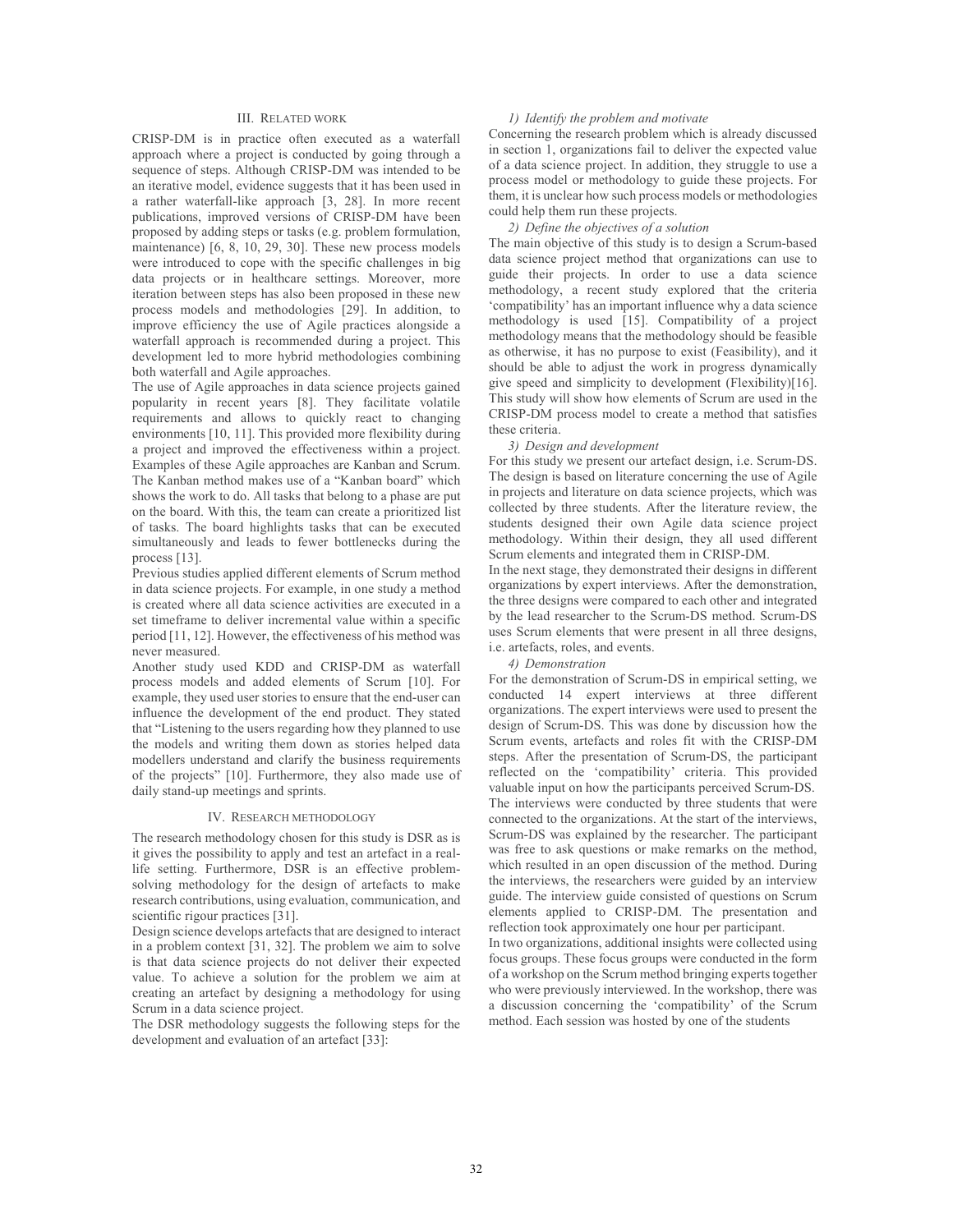

Fig. 1. DSR steps for the development of Scrum-DS

#### *5) Evaluation*

To evaluate the compatibility of Scrum-DS all collected data from the interviews and workshops was analysed. Therefore, the interviews and focus groups were recorded on a voice recorder and transcribed after demonstration. Analysing the interview data aimed at finding empirical evidence for Scrum-DS. More precisely, we looked for mentions in the interviews of artefacts, events, and roles of Scrum. To analyse the collected data, we went through a process of coding. For this purpose, we used a deductive approach, which allows using a theoretical framework for the analysis of qualitative data [38, 39].

The deductive approach involved the use of a priori codes to start the coding process and these codes were derived from the four artefacts, five events, and three roles. These 12 codes were used for one round of coding to mark portions of the interview data that relate to a specific Scrum element. In the end, the codes for each element of Scrum were summarized into more general observations. The lead researcher, who was not involved in the data collection, performed the coding.

By analysing the derived opinions on the artefact. We created summaries of the perception for all three types of Scrum elements. Based on the summaries we decided whether there was consensus on the compatibility criteria of the Scrum elements.

#### *6) Communication*

The last step involves communication of the findings from the artefact.

In this research, we follow this approach and an overview is presented in figure 1. The execution of the different steps is provided in the following sections.

#### V. DESIGN AND DEVELOPMENT

In this section, we will elaborate on how all Scrum elements are applied to CRISP-DM for the design of Scrum-DS, as shown in table 2.

#### *A. Artefacts*

The user stories in Scrum-DS can be described as an added feature to a data science product or service [17]. Moreover, a user story in a Scrum-DS can also be described as a subquestion. This sub-question is part of a bigger question that solves a business problem [20]. The creation of these user stories is done during the business and data understanding steps from CRISP-DM. This provides an overview of all activities required to deliver a data-driven solution.

The product backlog in Scrum-DS can be used similarly as in other fields, but items in a product backlog can deliver insights instead of a working product [7]. The creation of the product backlog is done during the business and data understanding steps from CRISP-DM.

To deliver incremental value for each sprint in Scrum-DS the sprint backlog should always include data preparation and modelling activities [20]. The creation of the sprint backlog is done during the business and data understanding steps from CRISP-DM.

The increment in Scrum-DS can be a data-driven product or can be some insights that help to solve a business problem [36].

#### *B. Events*

In Scrum-DS a sprint of 4 weeks is preferred [7, 19]. This longer time frame is required because data science projects are often dependent on the work of persons outside the team. For example, this happens when the development team does not have access to the right data during data preparation. In this situation, they first have to arrange access to the right data set [21, 35, 36].

The sprint is used in combination with the activities of the data preparation and modelling steps. For the reason that work is these steps can be cut in small parts to define user stories. This helps the team to divide the user stories and work individually on the creation of a product. Furthermore, in these steps, the organization already has a defined solution from the previous steps which is crucial to go into a sprint.

The daily stand-up in Scrum-DS is effective because the frequent communication can contribute to making the best decision for a solution together [18]. Especially in data science where there may be multiple options to tackle a problem. The daily stand-up is held during the data preparation and modelling steps. This makes the sprint events in these steps more effective.

For Scrum-DS, the refinement event will often result in new user stories with requests for additional data to make the model more accurate [21]. After the data understanding, it will take place before every sprint and adjusts the user stories in the product and sprint backlog.

During the sprint review in Scrum-DS, all the participants should be aware that an early data science model is not as accurate as required for the end product. The sprint review in Scrum-DS is held before the sprint retrospective during the evaluation step.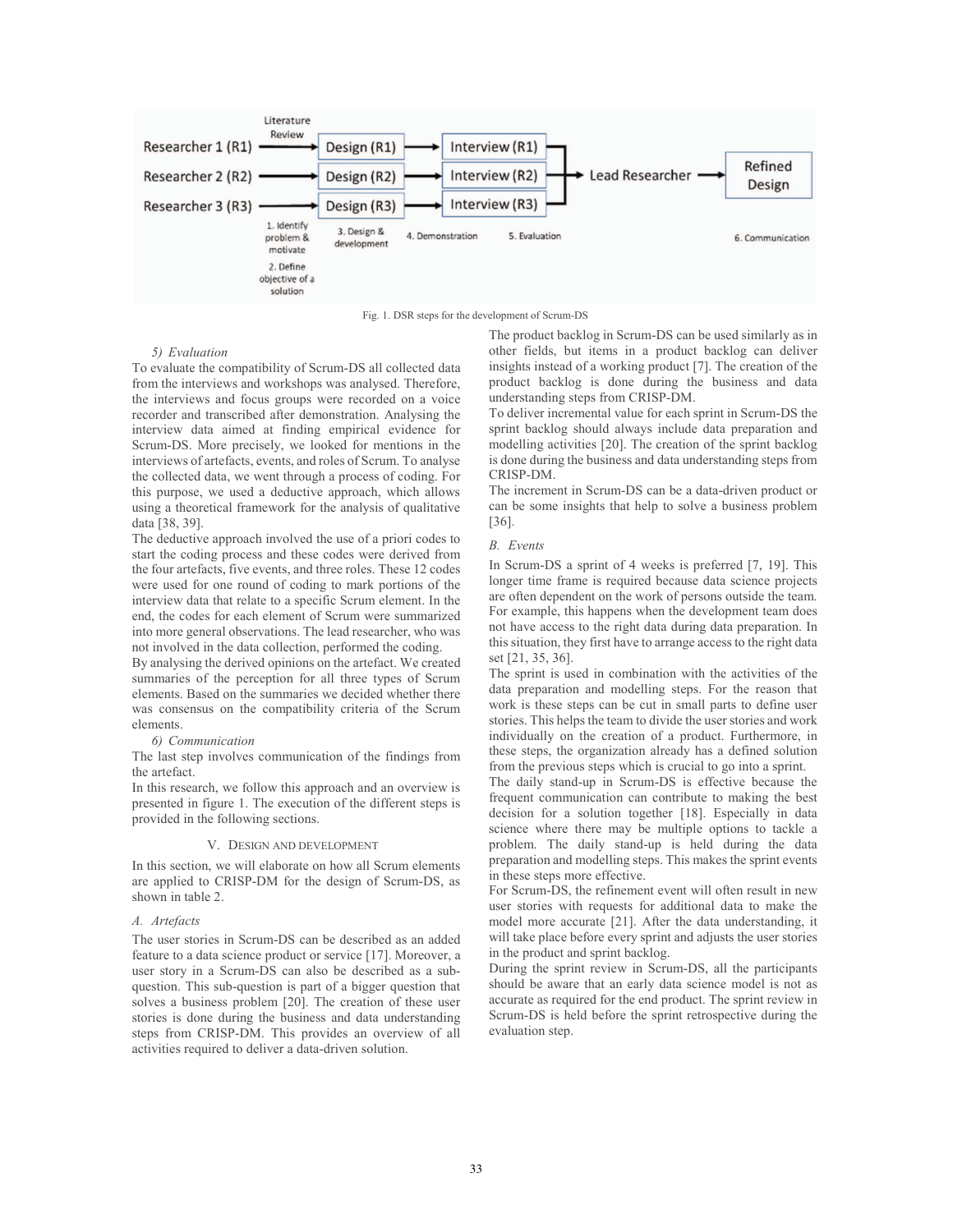TABLE II. SCRUM-DS

| <b>CRISP-</b><br>DM step | <b>Business</b><br>understanding                                | Data<br>Understanding | Data preparation                     | Modelling | <b>Evaluation</b>                                       |  |
|--------------------------|-----------------------------------------------------------------|-----------------------|--------------------------------------|-----------|---------------------------------------------------------|--|
| Events                   | $\bullet$ Refinement                                            |                       | $\bullet$ Sprint<br>• Daily stand-up |           | • Sprint retrospective<br>• Sprint review               |  |
| Artefacts                | • User stories<br>• Product backlog<br>$\bullet$ Sprint backlog |                       | $\bullet$ Increment                  |           |                                                         |  |
| Roles                    | • Product Owner<br>• Scrum Master<br>• Development Team         |                       | • Scrum Master<br>• Development Team |           | • Product Owner<br>• Scrum Master<br>• Development Team |  |

After finishing the evaluation step, a new iteration of Scrum-DS is triggered. In the new iteration, the business and data understanding steps will refine the user stories, product and sprint backlog. This allows the development team to go into a new sprint of data preparation and modelling.

### *C. Roles*

Three roles are applied in Scrum DS: Scrum Master, Product Owner, and Development Team. The Scrum Master is involved in every step of CRISP-DM and hosts the daily stand-up meetings.

The Product Owners responsibility is that the development team delivers a valuable product. Therefore, he manages the product backlog. Furthermore, he understands that the work

 in data science is creative and requires some trial and error [18]. He is involved in the evaluation and, business and data understanding steps.

For a data science project, the Development Team consists of the following roles; data miner, data modeller and data engineer [39]. The Development Team is involved in every step of CRISP-DM.

#### VI. DEMONSTRATION AND EVALUATION

In this section, the results of the demonstration and evaluation are discussed. The Scrum elements that are applied on CRISP-DM are evaluated on the compatibility criteria's (Flexibility and Feasibility), as shown in table 3.

#### *A. Artefacts*

According to the respondents, the user stories are an essential part of a Scrum-DS method. They provide the team with a clear description of the activities to work on. To create user stories, the work required in a data science project should be cut into pieces. To do that an estimation of the complexity is crucial because in data science you are building an algorithm and its complexity determines how long the development activity will take. The user stories should be created after the business and data understanding step because then the team has a clear view of what the end product will look like. With the creation of the user stories, all roles should be involved. Furthermore, the user stories should not be assigned to a specific team member but the product backlog. The team member who has time should take up a user story from the prioritized list from the product backlog.

Moreover, the addition of the product and sprint backlog is by the respondents also perceived valuable. With the product backlog, respondents mention that it is crucial to have it prioritized as soon as possible because it motivates the team to deliver. Based on this prioritized product backlog the

development team should choose together with the Scrum Master the user stories that can be put in a sprint backlog. For the sprint backlog to succeed there must be an estimation on the amount of work per user story.

Furthermore, the respondents stated that it is challenging to deliver incremental value after a sprint due to its short period. The actual building of the model in a fixed period is not problematic, but the data preparation can be time-consuming. Therefore, with this method, there is no business value created in the first sprint. At the end of the sprint, there is no working product yet, and maybe only a finished data preparation.

Besides, data science projects can deliver a variety of increments. For example, a Business Intelligence solution in a dashboard or insight on a specific topic. However, it is challenging to decide whether an increment is finished. Is it finished when there is a complete dashboard, or is it finished when you collect data and calculated a percentage?

#### *B. Events*

Concerning the sprint event, there were different opinions on its usefulness in a data science project. For example, the sprint is useless when the project objectives are unclear. Therefore, it is important to have clear user stories defined after the business and data understanding step.

TABLE III. EVALUATION CRITERIA COMPATIBILITY OF SCRUM-DS

| <b>Scrum Elements</b> |                   | Compatibility                  |                |                             |                |
|-----------------------|-------------------|--------------------------------|----------------|-----------------------------|----------------|
|                       |                   | Consensus<br>on<br>Feasibility |                | Consensus<br>on Flexibility |                |
|                       |                   | <b>YES</b>                     | N <sub>O</sub> | <b>YES</b>                  | N <sub>O</sub> |
| Artefacts             | User story        | X                              |                | X                           |                |
|                       | Product backlog   | X                              |                | X                           |                |
|                       | Sprint backlog    | X                              |                | X                           |                |
|                       | Increment         |                                | X              | X                           |                |
| Events                | Sprint            |                                | X              | X                           |                |
|                       | Daily stand-up    | X                              |                | X                           |                |
|                       | Retrospective     | X                              |                | X                           |                |
|                       | Sprint review     | X                              |                | X                           |                |
|                       | Sprint refinement | X                              |                | X                           |                |
| Roles                 | Scrum Master      | X                              |                | X                           |                |
|                       | Product Owner     | X                              |                | X                           |                |
|                       | Development Team  | X                              |                | X                           |                |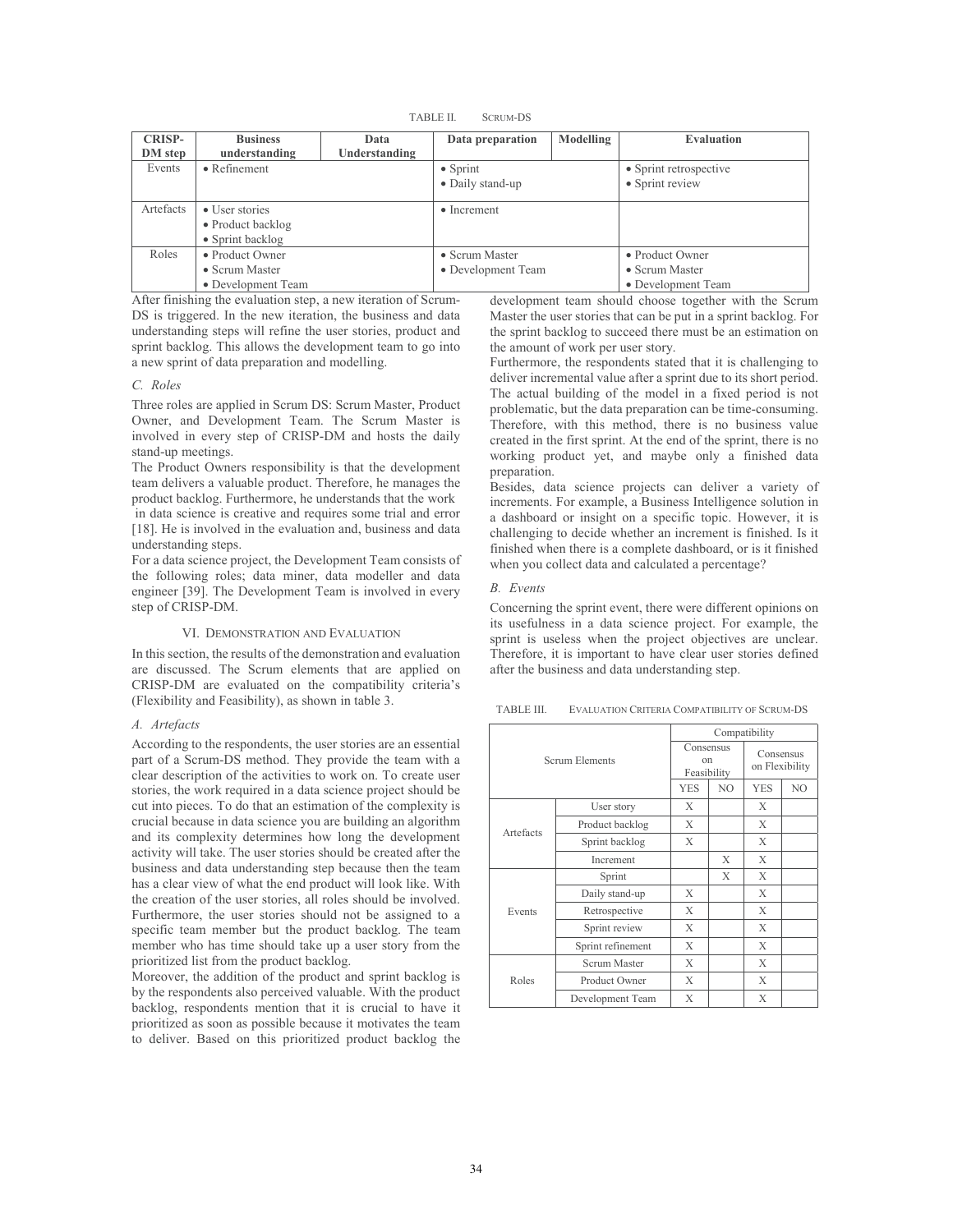Furthermore, respondents question the possibility to use fixed periods to deliver an increment in a data science project. Despite that, some argued that depending on the problem it might be possible within two or three weeks if the data is available and infrastructure in place. The majority argued that a fixed period of 4 weeks is already challenging because the data preparation step is time-consuming. Sometimes, the data preparation step can take one whole sprint to get finished. As a result, no business value is delivered to the customer. The experts propose that it should be possible that a sprint can only consist of data preparation.

Furthermore, respondents identified issues that could arise during the use of sprints. For example, a small adjustment might be postponed to another sprint, as the team is not allowed to work on it. Thus, it can take three weeks when it is handled. Moreover, a disadvantage of the fixed sprint time is that when the work is finished and one week is left, the team is forced to only work on further improvements of the same user stories.

The daily stand-up was perceived as very useful by the respondents. It can help to identify early impediments that arise during the sprint. The daily stand-up is especially useful when people in the team have the same set of skill and the project itself is complex. Furthermore, as the daily stand-up provides an overall discussion there should be the possibility that you can discuss certain topics in-depth afterwards.

Concerning the refinement that happens before the start of the sprint, there were positive perceptions as well. It should be ensured that the user stories are created, and the sprint and product backlogs are filled. If the refinement happens for the second time after the first sprint than the user stories that were already formulated and the questions that pop-up during the last sprint needs to be handled.

Concerning the retrospective and the review, some experts argue that it is perhaps better to do it all in one meeting because then the stakeholders are also part of the meeting. However, the majority states it should be split because the retrospective focuses on the process during the sprint and the review is more on the content. Therefore, it makes more sense to follow these events upon each other.

#### *C. Roles*

According to the respondents, the Scrum Master is an essential role to use Scrum in data science. The Scrum Master hosts the daily stand-up meetings and tries to avoid barriers for the team during the process. Therefore, an important skill is the ability to communicate with multiple people without getting involved with the content itself. Furthermore, he should be a facilitator and when the team is dependent on someone outside the team, he should take care of that.

The Product Owner is the person who is closest to the enduser. A challenge for this role in a data science project is the management of expectations regarding the increments and then especially the demanded reliability of the end product. For example, the customer could ask for a 100% reliability of the predictive models. However, this is almost impossible in practice and the customer should be aware that a lesser percentage could be sufficient as well, depending on the application domain. Therefore, the gap between the reliability the team could offer and what customer needs should be managed. However, it is not only needed to manage and

inform the customer, but the customer should also be aware that he has to find out what reliability they require.

According to the respondents, the roles required in the Development Team can vary. They need; a person who knows what data you can provide, a person with statistical knowledge a person knowledgeable about programming, a person who can arrange things from the more technical side, and someone from the business side.

Furthermore, the respondents indicated that the Development Team in data science should have smaller team size than traditional software development teams of nine people. A high amount of people working in the team causes that the secure environment is lost. Moreover, a higher amount of data scientist working on the same topic means more problems in sharing insights. However, having at least two data scientists is useful as they can check and assist each other. Furthermore, persons with different roles that support the data scientist are required.

#### VII. REFINED SCRUM-DS

In this section, the improved design for Scrum-DS is presented. By evaluating the respondents' opinions on the compatibility of Scrum-DS, we were able to discover the use of Scrum in CRISP-DM. All respondents agreed that Scrum-DS allows the team to adjust the work in progress dynamically because it enables frequent interactions among team members and provide regular feedback loops from endusers. Furthermore, the elements; user stories, product and sprint backlog, daily stand-up, sprint retrospective, sprint review refinements, and roles; were all positively evaluated by the respondents. They are a valuable and feasible addition to Scrum-DS.

However, based on the interviews some elements of Scrum were less feasible. Specifically, the use of the sprint event and increment artefact in the data preparation step. The experts indicate that combining the steps data preparation and modelling in a time-boxed sprint led to problems. The data preparation is challenging to finish in a fixed period. Consequently, it is difficult to deliver an increment with business value.

For this reason, the following change is made to Scrum-DS based on the results of the analysis. We suggest the use of a separate sprint zero for the data preparation. Sprint zero is a familiar element applied in software development [40]. It is an additional time-boxed sprint that occurs before the start of development and focuses on the collections of requirements. This helps to identify and prioritize the product backlog [41, 42]. Sprint zero in Scrum-DS will be used to prepare the data for the modelling step. During this, the team can investigate the context and identify the goals for the rest of the project. After finishing sprint zero the team has already done most of the data preparation work and can create accurate user stories for the modelling step. In comparison with the sprint during the modelling step, the sprint zero does not deliver incremental value. An overview of the refined Scrum-DS is shown in table 4. The changes with the first design are highlighted.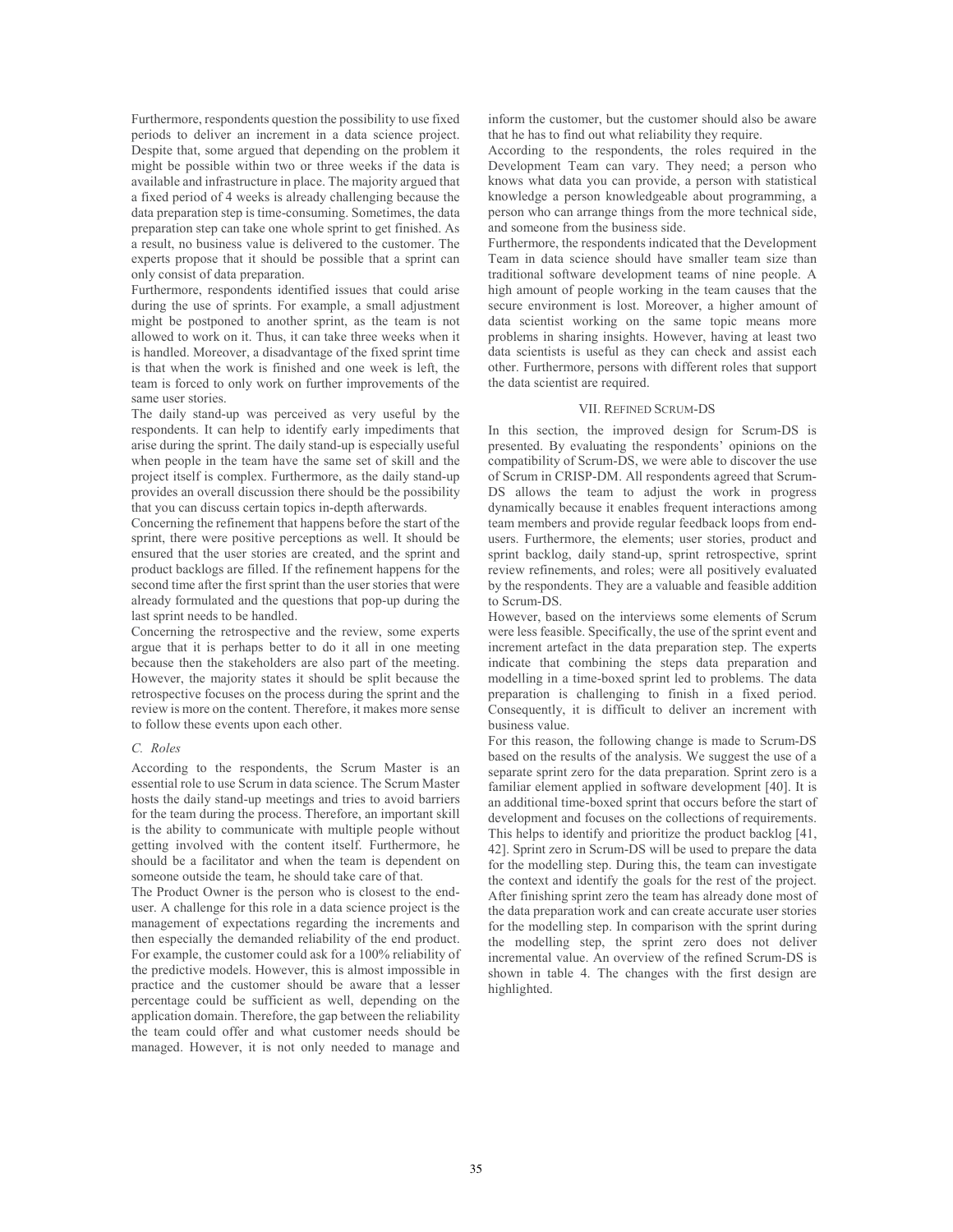TABLE IV. REFINED SCRUM-DS

| <b>CRISP-DM</b><br>step | <b>Business</b><br>understanding | Data<br>understanding | Data preparation      | <b>Modelling</b>       | Evaluation             |
|-------------------------|----------------------------------|-----------------------|-----------------------|------------------------|------------------------|
| Events                  | $\bullet$ Refinement             |                       | $\bullet$ Sprint zero | $\bullet$ Sprint       | • Sprint retrospective |
|                         |                                  |                       |                       |                        |                        |
|                         |                                  |                       | • Daily stand-up      | • Daily stand-up       | • Sprint review        |
| Artefacts               | • User stories                   |                       |                       | $\bullet$ Increment    |                        |
|                         | • Product backlog                |                       |                       |                        |                        |
|                         | $\bullet$ Sprint backlog         |                       |                       |                        |                        |
| Roles                   | • Product Owner                  |                       | • Scrum Master        | $\bullet$ Scrum Master | • Product Owner        |
|                         | • Scrum Master                   |                       | • Development Team    | • Development Team     | • Scrum Master         |
|                         | • Development Team               |                       |                       |                        | • Development Team     |

#### VIII.CONCLUSION

evaluation to extend the quick and simple evaluation strategy of FEDS used in this research.

### This study evaluates Scrum-DS, a Scrum-based data science method that combines Scrum elements with the CRISP-DM method. The design of Scrum-DS is based on three individual designs of an Agile data science method that were made by students based on a literature review. After the demonstration and evaluation of Scrum-DS in expert interviews, problems were identified. These problems overlap with typical problems when changing from a traditional process to Scrum. For example, in the beginning it is challenging but when the team gains experience with the method they get used to it . However, the problem to finishing the data preparation step in a time-boxed sprint requires extra attention in a data science project. During the data preparation step, the development team is often dependent on the availability of data. This, dependency can consume all the time left for the sprint. Consequently, it is difficult to apply the sprint event and deliver incremental value. Therefore, we improved Scrum-DS by splitting the sprint in separate sprints following the business and data understanding steps. First, sprint zero for data preparation. Second, the traditional sprint for modelling step to deliver incremental value.

From a practitioner's perspective, the results of this study are valuable as it enables practitioners in using Scrum in data science projects. The study did not apply a mixture of agile methods but used a complete Scrum method. Therefore providing a compatible Scrum data science method for guiding data science projects to successful results.

There are also some limitations to take into account when using the results of this research. First of all, the lack of demonstration on a real-life project leaves room to wonder how the project method would work in a real-life data science project. Next, as three different researchers demonstrated the design during an interview in three different organizations, there may have been some bias in the expert's responses. Last, interview results were not used in subsequent interviews to check for consensus among experts. This limits validation on problems with Scrum-DS among experts.

As for future research, we plan to improve Scrum-DS by applying it in a real data science project and to reflect on the user's experience. For further evaluation, we aim to use the framework for evaluation in design science (FEDS). The FEDS is introduced alongside a process to guide researchers in evaluating the artefacts that were designed during DSR projects [43]. This research did a first round of evaluation in an artificial context by interviewing experts on their expectations of the designed artefact. This led to a formative evaluation to improve the design for later evaluations. Future research will have a more naturalistic and summative

# **ACKNOWLEDGEMENTS**

We thank Hüseyin Sener, Mariska Blasweiler, and Maryam Donker-Rostamy for their efforts in data collection and valuable contribution towards this research.

#### **REFERENCES**

- [1] V. Grover, R. H. L. Chiang, T. Liang, and D. Zhang, "Creating Strategic Business Value from Big Data Analytics : A Research Framework," *J. Manag. Inf. Syst.*, vol. 35, no. 2, pp. 388–423, 2018.
- [2] J. Walker, "Big data strategies disappoint with 85 percent failure rate.," *Digital Journal.*, 2017. [Online]. Available: http://www.digitaljournal.com/tech-andscience/technology/big-data-strategies-disappointwith-85-percent-failure-rate/article/508325. [Accessed: 11-Feb-2020].
- [3] G. Mariscal, Ó. Marbán, and C. Fernández, "A survey of data mining and knowledge discovery process models and methodologies," *Knowl. Eng. Rev.*, vol. 25, no. 2, pp. 137–166, 2010.
- [4] J. S. Saltz, D. Wild, N. Hotz, and K. Stirling, "Exploring Project Management Methodologies Used Within Data Science Teams," in *Twenty-fourth Americas Conference on Information Systems, New Orleans, 2018*, 2018, pp. 1–5.
- [5] J. S. Saltz, "The need for new processes, methodologies and tools to support big data teams and improve big data project effectiveness," in *Proceedings - 2015 IEEE International Conference on Big Data*, 2015, pp. 2066–2071.
- [6] D. Larson and V. Chang, "A review and future direction of agile, business intelligence, analytics and data science," *Int. J. Inf. Manage.*, vol. 36, no. 5, pp. 700–710, 2016.
- [7] C. Dremel, M. M. Herterich, J. Wulf, J.-C. Waizmann, and W. Brenner, "How Audi AG established big data analytics in its digital transformation," *MIS Q. Exec.*, vol. 16, no. 2, pp. 81– 100, 2017.
- [8] J. Baijens and R. W. Helms, "Developments in Knowledge Discovery Processes and Methodologies : Anything New ?," in *Twenty-fifth Americas Conference on Information Systems*, 2019, pp. 1–10.
- [9] L. Williams, "Agile Software Development Methodologies and Practices," *Adv. Comput.*, vol. 80,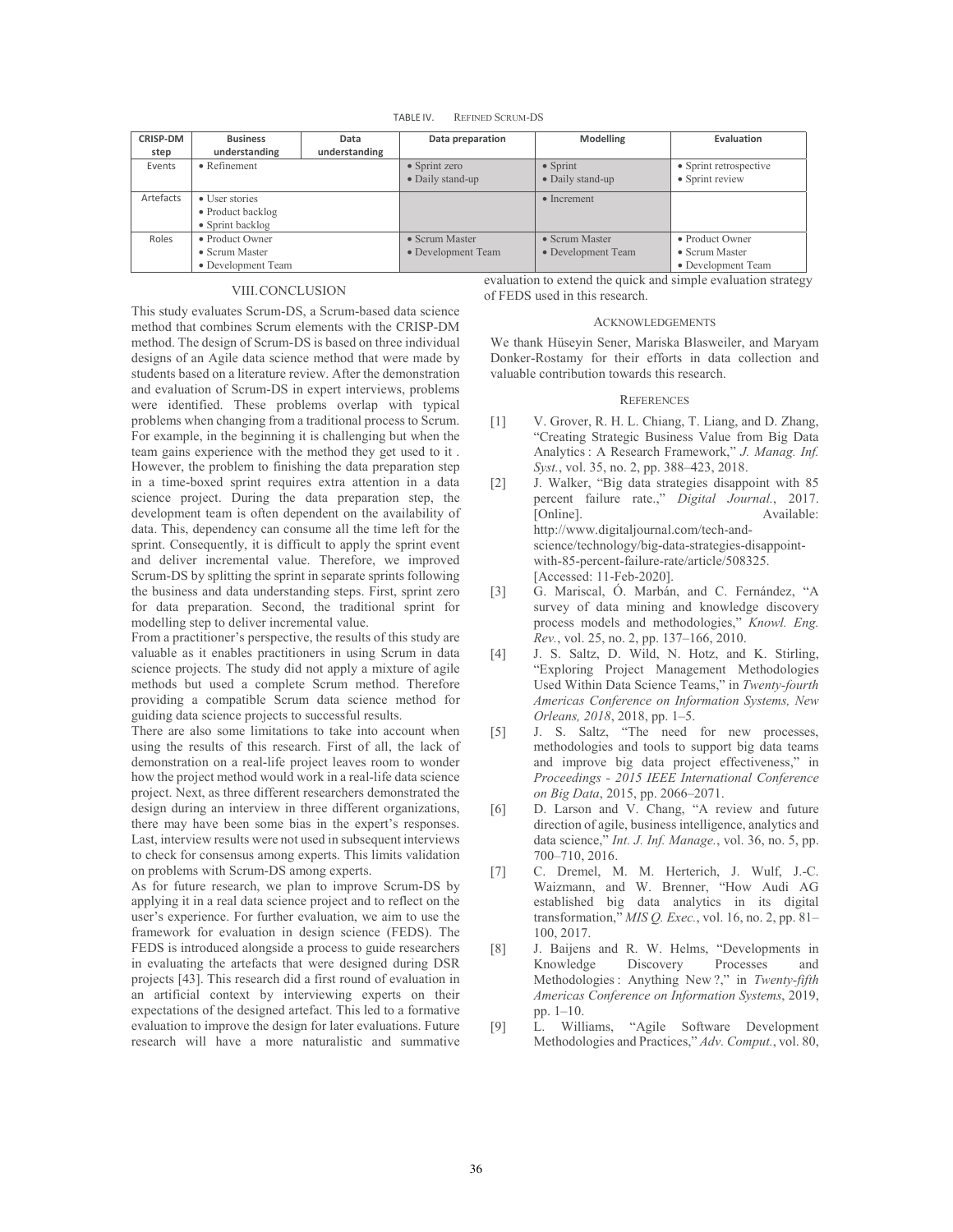pp. 1–44, 2010.

- [10] C. Schmidt and W. N. Sun, "Synthesizing Agile and Knowledge Discovery: Case Study Results," *J. Comput. Inf. Syst.*, vol. 58, no. 2, pp. 142–150, 2018.
- [11] G. S. do Nascimento and A. A. de Oliveira, "An Agile Knowledge Discovery in Databases Software Process," in *The Second International Conference on Advances in Information Mining and Management compliance*, 2012, pp. 343–351.
- [12] N. W. Grady, J. A. Payne, and H. Parker, "Agile big data analytics: AnalyticsOps for data science," in *Proceedings 2017 IEEE International Conference on Big Data*, 2017, pp. 2331–2339.
- [13] J. S. Saltz, R. Heckman, and I. Shamshurin, "Exploring How Different Project Management Methodologies Impact Data Science Students," in *Twenty-Fifth European Conference on Information Systems (ECIS), Guimarães, Portugal*, 2017, pp. 2939–2948.
- [14] J. S. Saltz, I. Shamshurin, and K. Crowston, "Comparing Data Science Project Management Methodologies via a Controlled Experiment," in *Proceedings of the 50th Hawaii International Conference on System Sciences*, 2017, pp. 1013– 1022.
- [15] S. Ahangama and D. C. C. Poo, "What methodological attributes are essential for novice users to analytics? - an empirical study," in *International Conference on Human Interface and the Management of Information*, 2015, pp. 77–88.
- [16] J. S. Saltz, "Identifying the key drivers for teams to use a data science process methodology," in *26th European Conference on Information Systems*, 2018.
- [17] F. K. Y. Chan and J. Y. L. Thong, "Acceptance of agile methodologies : A critical review and conceptual framework," *Decis. Support Syst.*, vol. 46, no. 4, pp. 803–814, 2009.
- [18] C. Dremel, I. Management, and S. Gallen, "Actualizing Big Data Analytics Affordances: A Revelatory Case Study," *Inf. Manag.*, 2018.
- [19] K. Schwaber and J. Sutherland, "The Scrum Guide: The Definitive The Rules of the Game," 2017.
- [20] M. Muntean and T. Surcel, "Agile BI The Future of BI," *Inform. Econ.*, vol. 17, no. 3, pp. 114–124, 2013.
- [21] B. M. Félix, E. Tavares, and N. W. F. Cavalcante, "Critical success factors for Big Data adoption in the virtual retail: Magazine Luiza case study," *Rev. Bus. Manag.*, vol. 20, no. 1, pp. 112–126, 2018.
- [22] L. Rao, M. MCNaughton, and G. Mansingh, "An Agile Integrated Methodology for Strategic Business Intelligence ( AimS-BI )," in *Twenty-fourth Americas Conference on Information Systems*, 2018, pp. 1–10.
- [23] J. S. Saltz and A. Sutherland, "SKI: An Agile Framework for Data Science," in *2019 IEEE International Conference on Big Data (Big Data)*, 2019, pp. 3468–3476.
- [24] J. S. Saltz and A. Sutherland, "SKI : A New Agile Framework that supports DevOps , Continuous Delivery , and Lean Hypothesis Testing," in *Proceedings of the 53rd Hawaii International Conference on System Sciences.*, 2020.
- [25] W. A. Günther, M. H. R. Mehrizi, M. Huysman, and

F. Feldberg, "Debating big data: A literature review on realizing value from big data," *J. Strateg. Inf. Syst.*, vol. 26, no. 3, pp. 191–209, 2017.

- [26] U. Fayyad, G. Piatetsky-Shapiro, and P. Smyth, "From Data Mining to Knowledge Discovery in Databases," *AI Mag.*, vol. 17, no. 3, p. 37, 1996.
- [27] P. Chapman *et al.*, "Crisp-Dm 1.0," 2000.
- [28] J. S. Saltz and I. Shamshurin, "Big Data Team Process Methodologies : A Literature Review and the Identification of Key Factors for a Project ' s Success," in *Proceedings - IEEE International Conference on Big Data*, 2016, pp. 2872–2879.
- [29] Y. Li, M. A. Thomas, and K.-M. Osei-Bryson, "A snail shell process model for knowledge discovery via data analytics," *Decis. Support Syst.*, vol. 91, pp. 1–12, 2016.
- [30] S. Ahangama and D. C. C. Poo, "Designing a Process" Model for Health Analytic Projects," in *PACIS 2015 Proceedings. 3.*, 2015.
- [31] A. R. Hevner, S. T. March, J. Park, S. Ram, and S. Ram, "Design Science in Information Systems Research," *MIS Q.*, vol. 28, no. 1, pp. 75–105, 2004.
- [32] R. J. Wieringa, *Design Science Methodology for information systems and software engineering*. Springer Berlin Heidelberg, 2014.
- [33] K. Peffers, T. Tuunanen, M. A. Rothenberger, and S. Chatterjee, "A Design Science Research Methodology for Information Systems Research," *J. Manag. Inf. Syst.*, vol. 24, no. 3, pp. 45–77, 2007.
- [34] M. Saunders, P. Lewis, and A. Thornhill, *Research Methods for Business Students*. Pearson Education LTD, 2009.
- [35] R. K. Yin, "Robert K . Yin . ( 2014 ). Case Study Research Design and Methods ( 5th ed .). Thousand Oaks , CA : Sage . 282 pages .," *Can. J. Progr. Eval.*, no. March 2016, pp. 1–5, 2018.
- [36] S. R. Dharmapal and K. Sikamani Thirunadana, "Big data analytics using agile model," in *International Conference on Electrical, Electronics, and Optimization Techniques*, 2016, pp. 1088–1091.
- [37] M. Das, R. Cui, D. R. Campbell, G. Agrawal, and R. Ramnath, "Towards methods for systematic research on big data," *Proc. - 2015 IEEE Int. Conf. Big Data, IEEE Big Data 2015*, pp. 2072–2081, 2015.
- [38] M. McNaughton, L. Rao, and G. Mansingh, "An agile approach for academic analytics: a case study," *J. Enterp. Inf. Manag.*, vol. 30, no. 5, pp. 701–722, 2017.
- [39] R. Schüritz, E. Brand, G. Satzger, and J. Bischhoffshausen, "How To Cultivate Analytics Capabilities Within an Organization ? – Design and Types of Analytics Competency Centers," in *Proceedings of the 25th European Conference on Information Systems (ECIS)*, 2017, pp. 1–15.
- [40] M. R. J. Qureshi, A. Barnawi, and A. Ahmad, "Proposal of Implicit Coordination Model for Performance Enhancement Using Sprint Zero," *I.J. Inf. Technol. Comput. Sci.*, vol. 9, pp. 45–52, 2012.
- [41] M. Najafi and U. E. Engineer, "Two Case Studies of User Experience Design and Agile Development," in *Agile 2008 Conference*, 2008, pp. 531–536.
- [42] C. R. Jakobsen and K. A. Johnson, "Mature agile